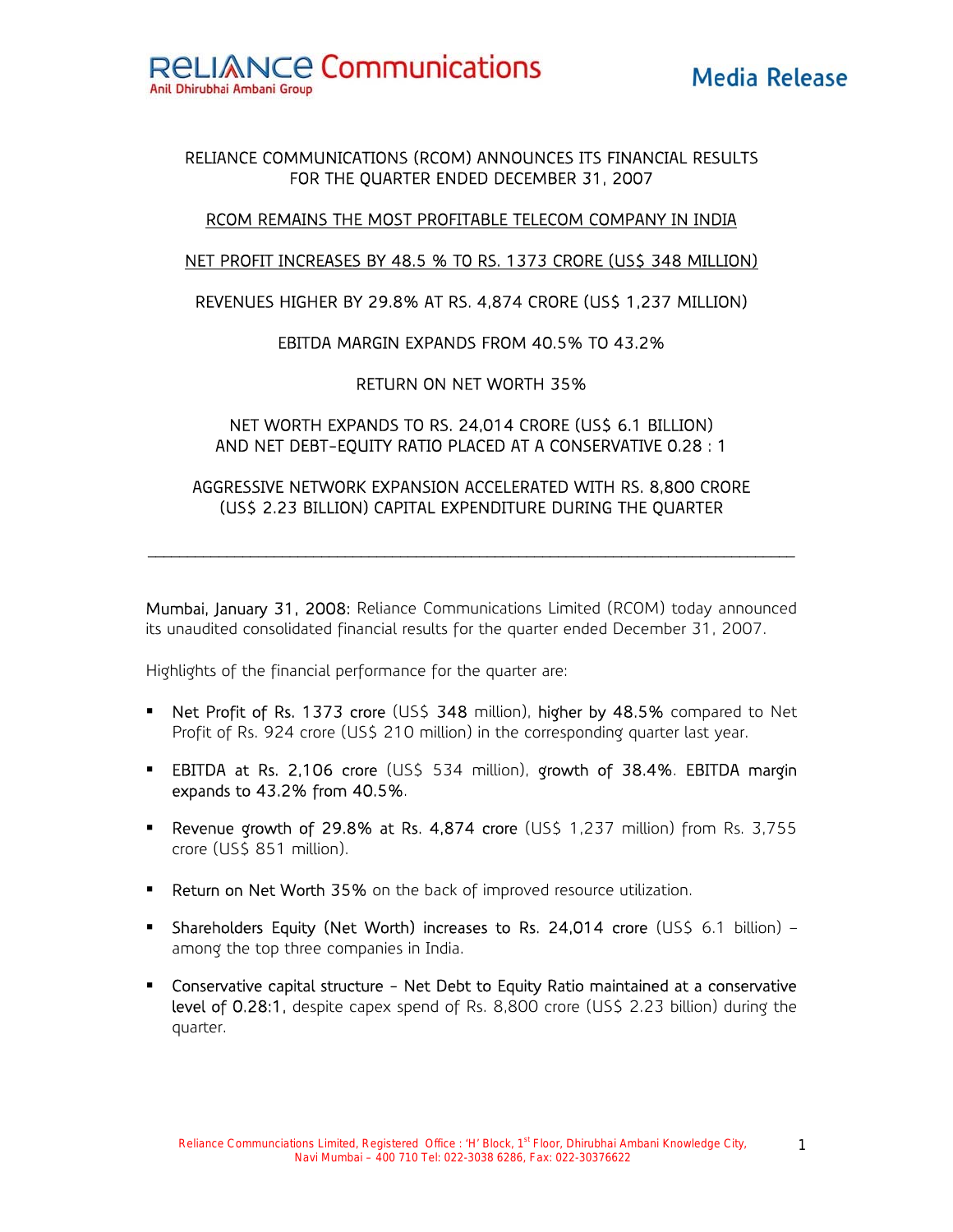# Commenting on the results, Mr Anil Dhirubhai Ambani, Chairman, Reliance Communications Limited, said:

"The Indian telecom sector is poised at the threshold of a significant growth opportunity and RCOM, as a fully-integrated and converged service provider, is best-positioned to capture this growth."

# BUSINESS REVIEW

#### WIRELESS

Reliance Communications added 4.6 million wireless customers during the quarter, compared to 4.0 million in the corresponding quarter last year. At the close of the quarter, RCOM had 41 million wireless customers. During the quarter, RCOM's ARPU marginally declined to Rs. 339. However, wireless revenue per minute (RPM) remained stable at 0.75 paise, as against an industry-wide trend of continuous decline.

Wireless business revenues increased by 43.8% to Rs. 3,957 crore (US\$ 1,004 million) from Rs. 2,752 crore (US\$ 624 million). EBITDA grew by 53.7% to Rs. 1,582 crore (US\$ 401 million) from Rs. 1,029 crore (US\$ 233 million). EBIDTA Margins expanded to 40.0% from 37.4%.

#### GLOBAL

FLAG Telecom continued its momentum of major new contract wins while expanding presence into new countries and making strong progress on the deployment of its "Next Generation Network" project.

Overall, long distance volumes increased by 22% compared to the corresponding quarter last year to cross 754 crore (7.5 billion) minutes. Volumes in the international retail calling card showed creditable improvement despite increased competition and the customer base now exceeds 1.4 million.

EBITDA of the Global business during the quarter ended December 31, 2007 was at Rs. 343 crore (US\$ 87 million) and EBITDA margin was at 25.8%.

#### **BROADBAND**

The number of access lines increased to 900,000 at the end of the quarter, a 70% increase from 530,000 in the corresponding quarter last year. Leveraging its network of 25,000 kms of metro fiber optic cables, RCOM expanded its wireline connectivity by 91% to more than 727,000 buildings from 380,000 buildings in the corresponding quarter last year.

New orders booked by the business during the quarter grew by 48% over the preceding quarter. Reliance Communications has a market share of over 50% of new business acquisitions in the enterprise connectivity space.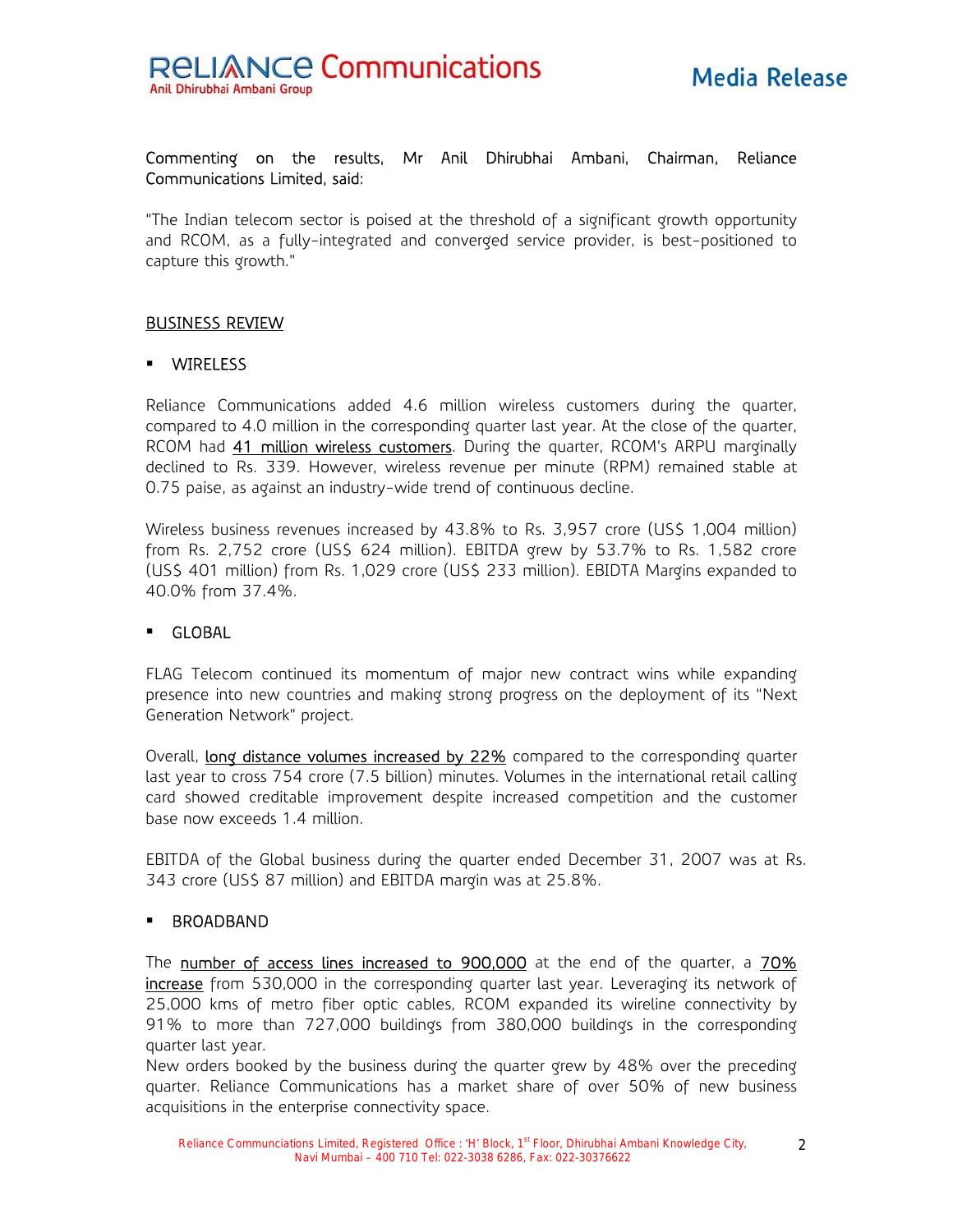The Broadband business achieved revenue growth of 44.4% to Rs 456 crore (US\$ 116 million), and EBITDA grew by 49.5% to Rs. 222 crore (US\$ 56 million). EBITDA margin was at 48.7% in the quarter ended December 31, 2007, from 47% in the corresponding quarter in the previous year.

# **CORPORATE DEVELOPMENTS**

# ■ RCOM received start-up spectrum to offer nationwide GSM services

RCOM recently received start-up spectrum to offer nationwide GSM services. RCOM plans to launch GSM services all over India. The launch of nationwide GSM services would enable RCOM to effectively target the fast-growing GSM market. Reliance Telecom, a subsidiary of RCOM already offers GSM services in 8 circles. We will now be nationwide GSM & CDMA player.

#### **RCOM completes acquisition of Yipes Holdings, Inc.**

During the quarter, RCOM completed the acquisition of Yipes Holdings after receiving approvals from Federal Communications Commission (FCC).

The combination of Yipes' enterprise Ethernet services, FLAG Telecom's submarine cable assets and global relationships and RCOM's commitment for expansion and growth will enable the creation of a global service-delivery platform with unmatched coverage and capability. Yipes' customers will enjoy broader coverage, access to more international markets, and the rollout of new innovative services.

# **RCOM** partners with Microsoft to deliver IPTV in India on the Microsoft Mediaroom Platform

RCOM and Microsoft announced strategic partnership to deliver Reliance IPTV services in India powered by award-winning Microsoft Mediaroom Internet Protocol Television (IPTV) software platform. RCOM have the exclusive deployment right for the platform in India.

Reliance's IPTV service, powered by the Microsoft Mediaroom platform, will allow Reliance to deliver entirely new, connected and personalized television experiences for Indian consumers, with several advanced features, such as video-on-demand (VOD), digital video recording (DVR), instant channel changing, and personal media sharing. IPTV subscribers will be able to watch popular standard definition (SD) content as well as high definition (HD) content - for the first time in India - at the click of a button from the comfort of their homes, and enjoy a connected entertainment experience that will soon allow them to watch their favorite shows on their TV or PC.

\* \* \* \* \*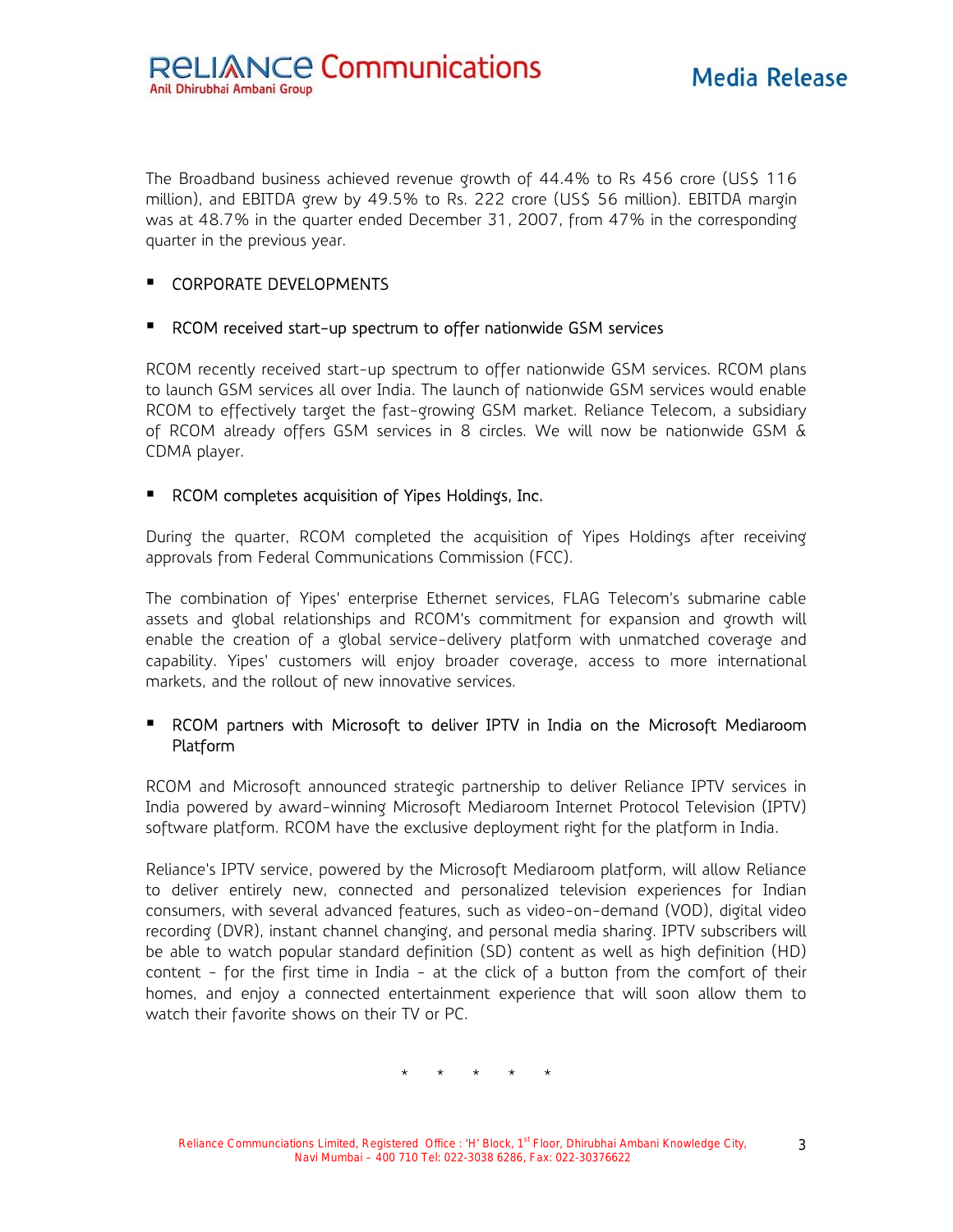#### About Reliance Communications

Reliance Communications Limited founded by the late Shri. Dhirubhai H Ambani (1932-2002) is the flagship company of the Reliance Anil Dhirubhai Ambani Group. The Reliance Anil Dhirubhai Ambani Group currently has a market capitalization of over Rs. 3,20,000 crore, net worth in excess of Rs. 40,000 crore, cash flows of Rs. 9,000 crore, net profit of Rs. 5,000 crore and zero net debt.

Rated among "Asia's Top 5 Most Valuable Telecom Companies", Reliance Communications is India's foremost and truly integrated telecommunications service provider. The company, with a customer base of over 43 million including over 1.4 million individual overseas retail customers, ranks among the Top 10 Asian Telecom companies by number of customers. Reliance Communications' corporate clientele includes 1850 Indian and multinational corporations, and over 200 global carriers.

Reliance Communications has established a pan-India, next generation, integrated (wireless and wireline), convergent (voice, data and video) digital network that is capable of supporting best-of-class services spanning the entire infocomm value chain, covering over 15,000 towns and 400,000 villages. Reliance Communications owns and operates the world's largest next generation IP enabled connectivity infrastructure, comprising over 165,000 kilometers of fibre optic cable systems in India, USA, Europe, Middle East and the Asia Pacific region.